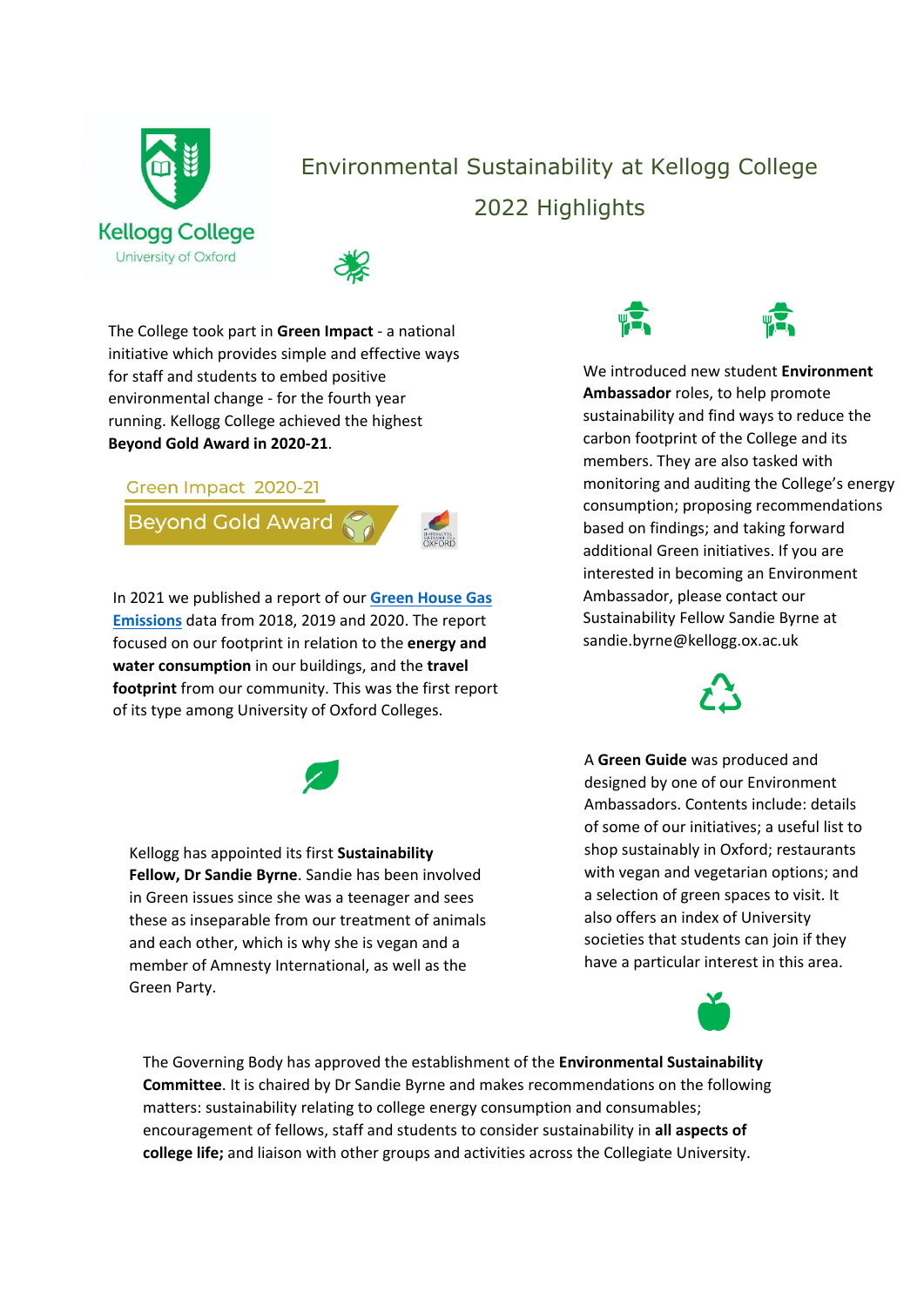

#### **Sustainability in Kellogg College 2022**

#### **Introduction**

The Academic Office has had a Green Impact team since 2017, this became the Kellogg College Green Impact team in 2019, as more staff got involved. The 2019-20 academic year ended with a new success as we revalidated our Green Impact Gold Award. This was a wonderful achievement as the COVID-19 pandemic forced the cancellation of many of our planned initiatives, such as the energy audit and biodiversity site review.

In Michaelmas Term 2019, Kellogg introduced two paid Environmental Ambassador roles to increase the number of student opportunities to participate actively in College life and improve sustainability. The Academic Office manages these roles and coordinates their work with wider College efforts, with a view to achieving further success in the Green Impact Awards.

We appointed our first Sustainability Fellow, Dr Sandie Byrne, in 2020, and established the Environmental Sustainability Committee which reports directly to the Governing Body.

During 2021, the college hosted a number of sustainability talks by guest speakers, as well as an online meeting at which students were able to meet and question members of the sustainability team. Kellogg is known to be a leader in the area of environmental sustainability.

A Green Guide (produced and designed by one of our Environmental Ambassadors) was launched, containing information about the College's initiatives; a useful list to shop sustainably in Oxford; restaurants with vegan and vegetarian options, and a selection of green spaces to visit.

Kellogg has developed a draft Sustainability Policy which it is hoped will soon be confirmed by the college Governing Body.

Our commitment towards preserving the Environment will not stop in 2021, and before the end of the Academic Year we aim to write and approve the College Sustainability Policy and publish our carbon footprint data report.

Trinity Term 2022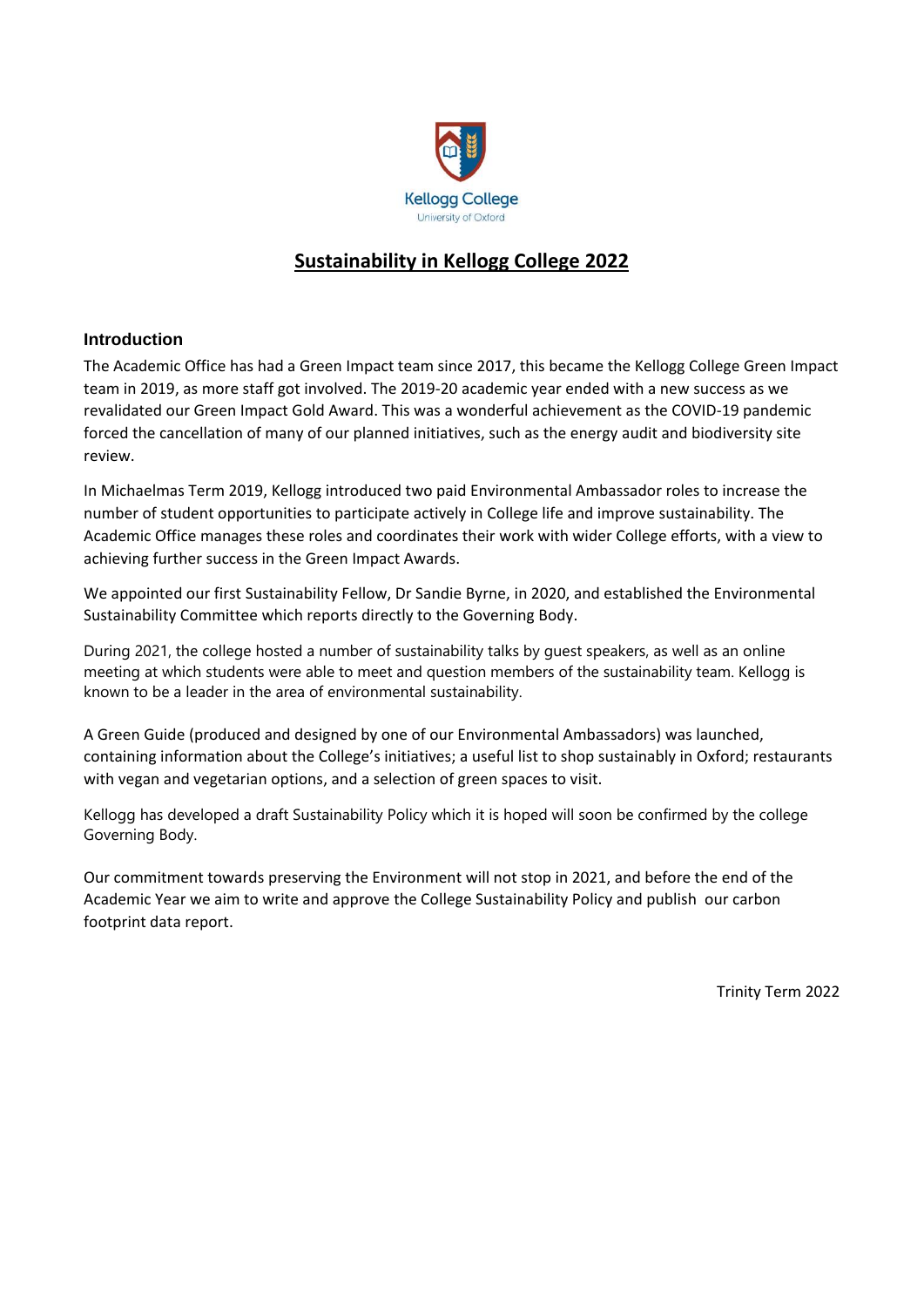## Policy, Communication and Community

| <b>Areas of work</b>                | <b>Maintaining the</b><br>standard                                                                                                                                                                                                                                                       | Improvements made / new projects                                                                                                                                                                                                                                                                                                                                                                                        | <b>Next steps</b>                                                                                                              |
|-------------------------------------|------------------------------------------------------------------------------------------------------------------------------------------------------------------------------------------------------------------------------------------------------------------------------------------|-------------------------------------------------------------------------------------------------------------------------------------------------------------------------------------------------------------------------------------------------------------------------------------------------------------------------------------------------------------------------------------------------------------------------|--------------------------------------------------------------------------------------------------------------------------------|
| Policy and<br>action plan           | Kellogg continues to<br>work hard in our clear<br>commitment towards<br>sustainability.                                                                                                                                                                                                  | This year we have introduced two<br>paid positions for students<br>(Environmental Ambassadors) to<br>support our work and objectives. We<br>have appointed our first Sustainability<br>Fellow, Dr Sandie Byrne, who helped<br>to establish our new Environmental<br>Sustainability Committee, reporting<br>directly to the Governing Body.                                                                              | Write and approve<br>the College's official<br>sustainability policy                                                           |
| Collect, analyse<br>and share data  | Monitoring and<br>reporting on water,<br>gas and electricity.                                                                                                                                                                                                                            | We improved our data: tidying up<br>past records and adding valuable<br>information contained in the official<br>bills we received (e.g.: correction<br>factors).                                                                                                                                                                                                                                                       | Complete an energy<br>audit and monitor all<br>our water meter<br>readers.                                                     |
| Communication                       | Producing an annual<br>sustainability report<br>and promoting our<br>actions in termly<br>sustainability<br>newsletters.                                                                                                                                                                 | We have launched a web page to<br>promote our initiatives and engage all<br>our community. We organised two<br>events focused on ecology during our<br>Welcome Weeks and published a<br>Green Guide. We have also started<br>termly sustainability lectures/talks.                                                                                                                                                      | Improve our website<br>and organise new<br>campaigns and<br>events.                                                            |
| Supporting<br>charities             | Our College supports<br><b>Macmillan Coffee</b><br>Morning and<br>recognises our<br>students'<br>achievements with<br>our Community<br>Engagement and<br>Impact Award.                                                                                                                   | In response to the Covid-19 pandemic<br>our students set up the Students<br>Against Corona group, a platform<br>which connects students to those in<br>need, whether its help with shopping,<br>collecting medication, or supporting<br>vulnerable people. The group also<br>helps those wishing to set up a<br>volunteer hub in their local area.                                                                      | Cooperate with the<br><b>MCR Charities</b><br>Officer to launch<br>new events.                                                 |
| College<br>community<br>involvement | <b>Kellogg College</b><br>participated in Green<br>Impact for a third<br>consecutive year.<br>During the annual<br>Fairtrade Fortnight we<br>introduce new<br>products to raise<br>awareness and<br>support decent<br>working conditions<br>and fairer deals for<br>farmers and workers. | We have organised a lecture with the<br>Former Mayor of Oxford and Green<br>Party member, Councillor Craig<br>Simmons, to discuss Oxford Council's<br>response to the global climate<br>emergency and to highlight initiatives<br>being rolled out across the city.<br>We have increased our collaboration<br>with Oxford Climate Society and the<br>Student Union (guest speakers during<br>our Welcome Weeks events). | New lectures/events<br>focused on<br>sustainability to be<br>organised at least<br>once per term.<br>Organise a green<br>week. |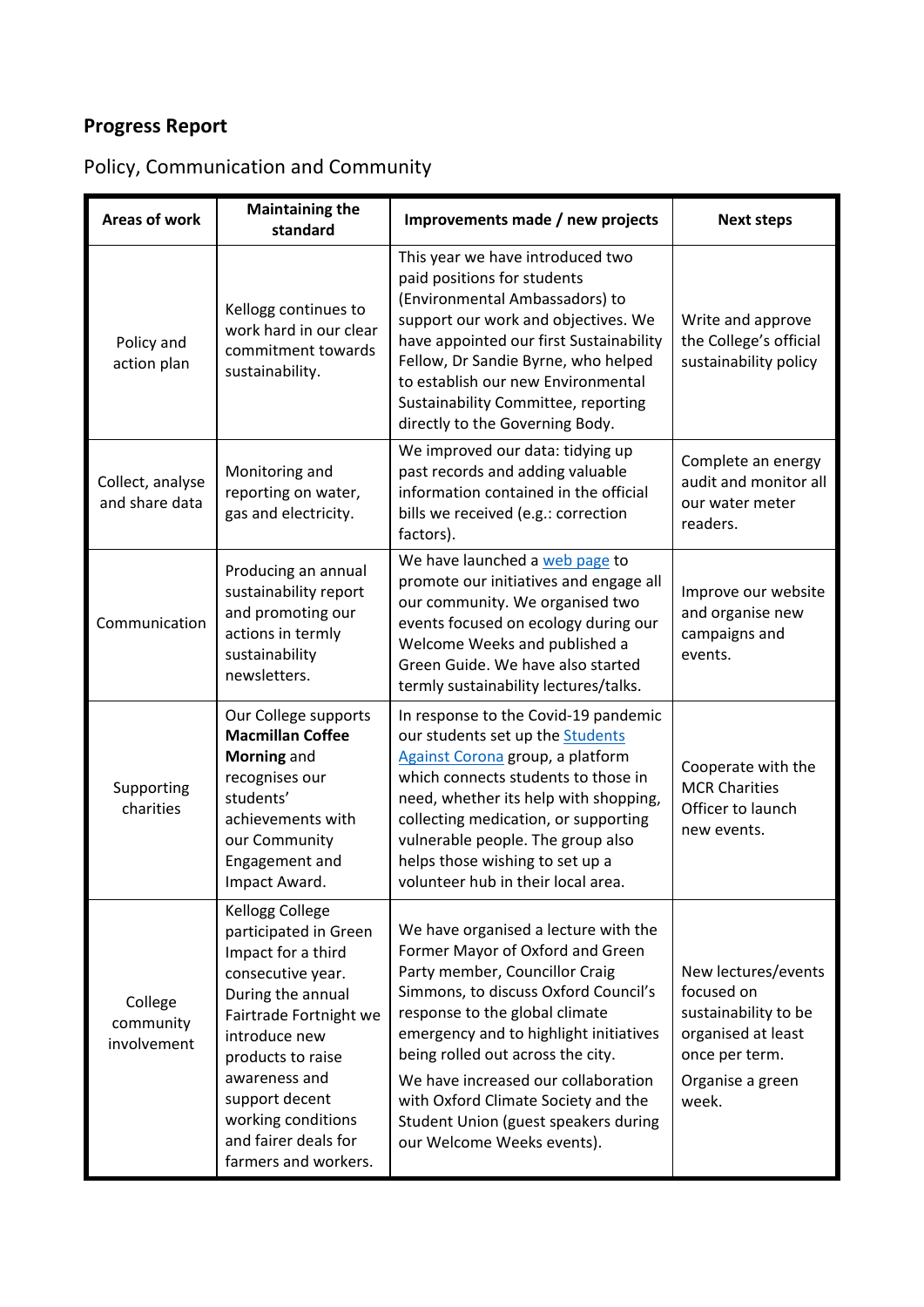## Carbon, Energy and Water

| <b>Areas of work</b>               | <b>Maintaining the</b><br>standard                                                                                                                                                                                                                                                                                                                    | Improvements made / new projects                                                                                                                                                                                                                                                                                                                                                                                                                                                                                | <b>Next steps</b>                                                                                                                |
|------------------------------------|-------------------------------------------------------------------------------------------------------------------------------------------------------------------------------------------------------------------------------------------------------------------------------------------------------------------------------------------------------|-----------------------------------------------------------------------------------------------------------------------------------------------------------------------------------------------------------------------------------------------------------------------------------------------------------------------------------------------------------------------------------------------------------------------------------------------------------------------------------------------------------------|----------------------------------------------------------------------------------------------------------------------------------|
| Carbon<br>emissions                |                                                                                                                                                                                                                                                                                                                                                       | We started measuring our carbon<br>footprint in relation to our energy<br>consumption and travel. We aim to<br>publish our first report during HT21,<br>including data since 2018.                                                                                                                                                                                                                                                                                                                              | Publish an annual<br>report and develop<br>an action plan to<br>reduce it.                                                       |
| Actions to<br>reduce energy<br>use | We continue to<br>replace high energy<br>bulbs with LED lights<br>and the installation of<br>automatic sensors.<br>The college has<br>thermostatic controls<br>in accommodation<br>and the library.<br>We have energy-<br>awareness stickers<br>and thermometers in<br>all offices to<br>encourage staff not to<br>heat their workspaces<br>over 21°C | Our energy audit (to be completed by<br>one of our Environmental<br>Ambassadors) has been postponed<br>due to the pandemic.<br>However, during lockdown, as part of<br>our ongoing Facilities upgrade<br>programme, we are continuing the<br>refurbishment of lighting (replacing<br>high energy bulbs with LED lights)<br>throughout the College, and four<br>other buildings, as well as replacing<br>the old wooden doors and windows<br>to the main kitchen with thermally<br>and acoustic insulated doors. | Complete an energy<br>audit.                                                                                                     |
| Communication<br>and<br>engagement | Where possible, we<br>share with our<br>tenants a comparison<br>of their water<br>consumption, with<br>that of the previous<br>two years                                                                                                                                                                                                              | No projects/improvements took place<br>this year                                                                                                                                                                                                                                                                                                                                                                                                                                                                | Include tips to reduce<br>energy and water<br>consumption in our<br>Green Guide.                                                 |
| Water use                          | We keep monitoring<br>our consumption and<br>trying to improve the<br>data available.                                                                                                                                                                                                                                                                 | No projects/improvements took place<br>this year                                                                                                                                                                                                                                                                                                                                                                                                                                                                | Monitor<br>consumption in 60 &<br>62 Banbury Road and<br>contact Thames<br>Water to improve the<br>situation of those<br>meters. |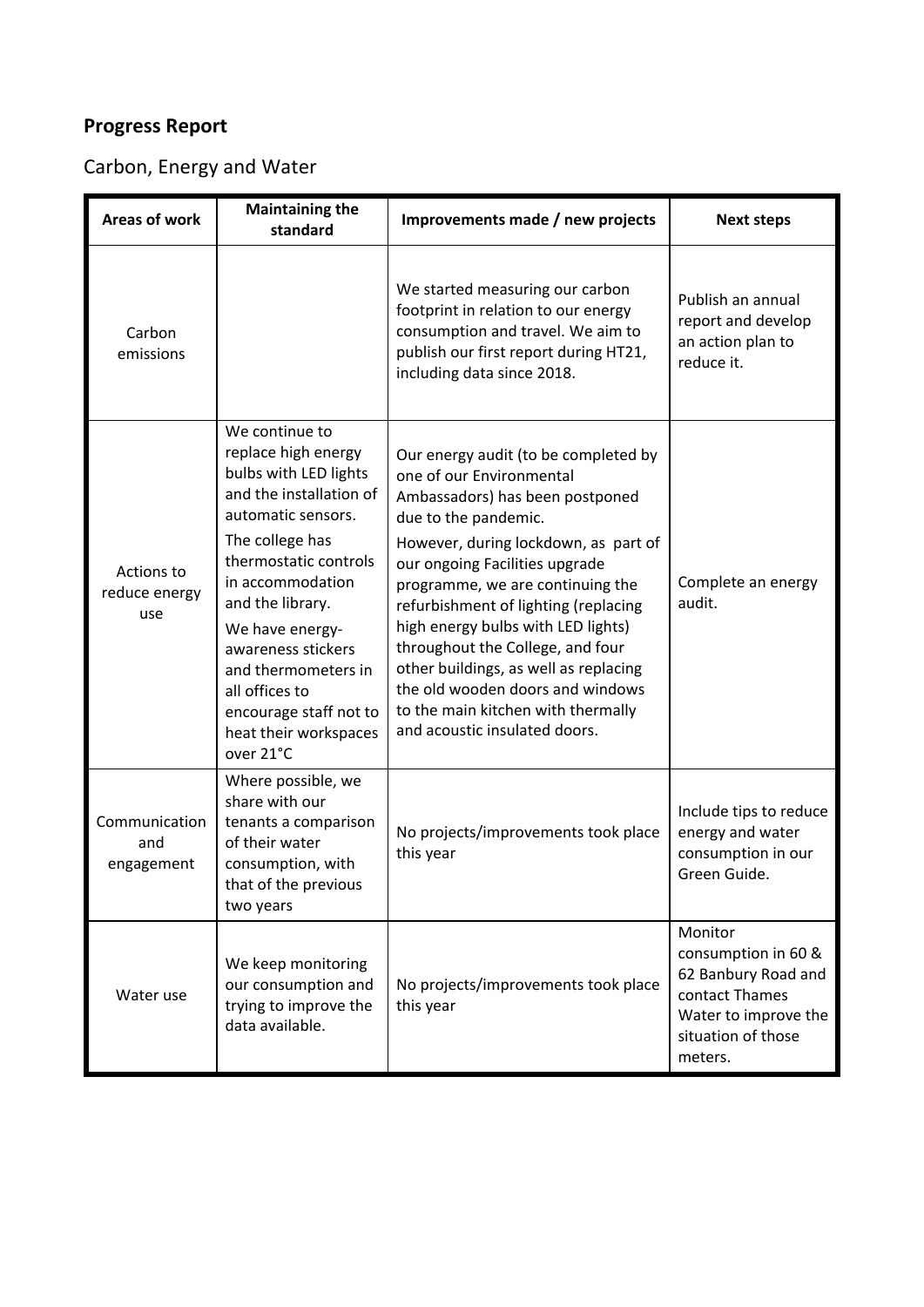## Food, Catering and Waste

| <b>Areas of work</b>                         | <b>Maintaining the</b><br>standard                                                                                                                                                                                                                                    | Improvements made / new projects                                                                                                                                                                                                                                                                                      | <b>Next steps</b>                                                                                                                                                      |
|----------------------------------------------|-----------------------------------------------------------------------------------------------------------------------------------------------------------------------------------------------------------------------------------------------------------------------|-----------------------------------------------------------------------------------------------------------------------------------------------------------------------------------------------------------------------------------------------------------------------------------------------------------------------|------------------------------------------------------------------------------------------------------------------------------------------------------------------------|
| Purchasing and<br>sourcing                   | Our Catering team try<br>to use local suppliers<br>wherever possible and<br>to use produce with<br>sustainable food<br>certificates.<br>The coffee served in<br>our Hub is Rainforest<br>Alliance and Fairtrade<br>approved.                                          |                                                                                                                                                                                                                                                                                                                       | Our Catering team is<br>always looking for<br>new ways to<br>improve this area.                                                                                        |
| Promoting<br>sustainable<br>food choices     | Vegetarian/vegan<br>options are marked in<br>green in our menus for<br>an easier<br>identification.<br>Veggie powered<br>Mondays (former<br>Meat Free Mondays).                                                                                                       | Our Green Guide offers a list of shops,<br>markets and restaurants where our<br>community can find healthier and<br>more sustainable choices.                                                                                                                                                                         | Promote Veganuary<br>in 2022.                                                                                                                                          |
| Waste<br>infrastructure                      | We label internal bins<br>in College and in our<br>accommodation with<br>up-to-date stickers.                                                                                                                                                                         |                                                                                                                                                                                                                                                                                                                       | Find more<br>information about<br>the council scheme.                                                                                                                  |
| Food waste                                   | Food waste is recycled<br>through the council<br>scheme, along with<br>waste from the main<br>kitchen.                                                                                                                                                                | During the pandemic we are trialling a<br>booking system for our informal<br>lunches and dinners to cater for the<br>exact number of individuals<br>attending. Our new pricing system<br>allows students to break our set<br>menu pricing, so they only pay for<br>what they plan to eat.                             | We will try to<br>continue with a<br>booking system post<br>the pandemic;<br>however, this is<br>dependent on future<br>consultations.                                 |
| Reducing single<br>use items and<br>plastics | Filtered tap water<br>is served in the dining<br>hall, in re-usable glass<br>bottles. We encourage<br>the use of re-usable<br>cups and water bottles<br>in the Hub Café. We<br>provide tap water,<br>instead of bottled<br>water, in all meetings<br>and conferences. | Our Head of Hospitality has been<br>looking to change to unbleached<br>napkins, such as the ones used in the<br>Hub café, for Dining Hall meals.<br>We have plans to install a self-service<br>water tap in the Hub and also replace<br>the current hot vending machine. We<br>will not provide cups, it will be BYO. | Explore<br>opportunities with 2<br>North Parade<br>Produce Store and<br>Wild Honey.<br>Promote<br>OxUnboxed non-<br>profit refill shop's<br>new permanent<br>location. |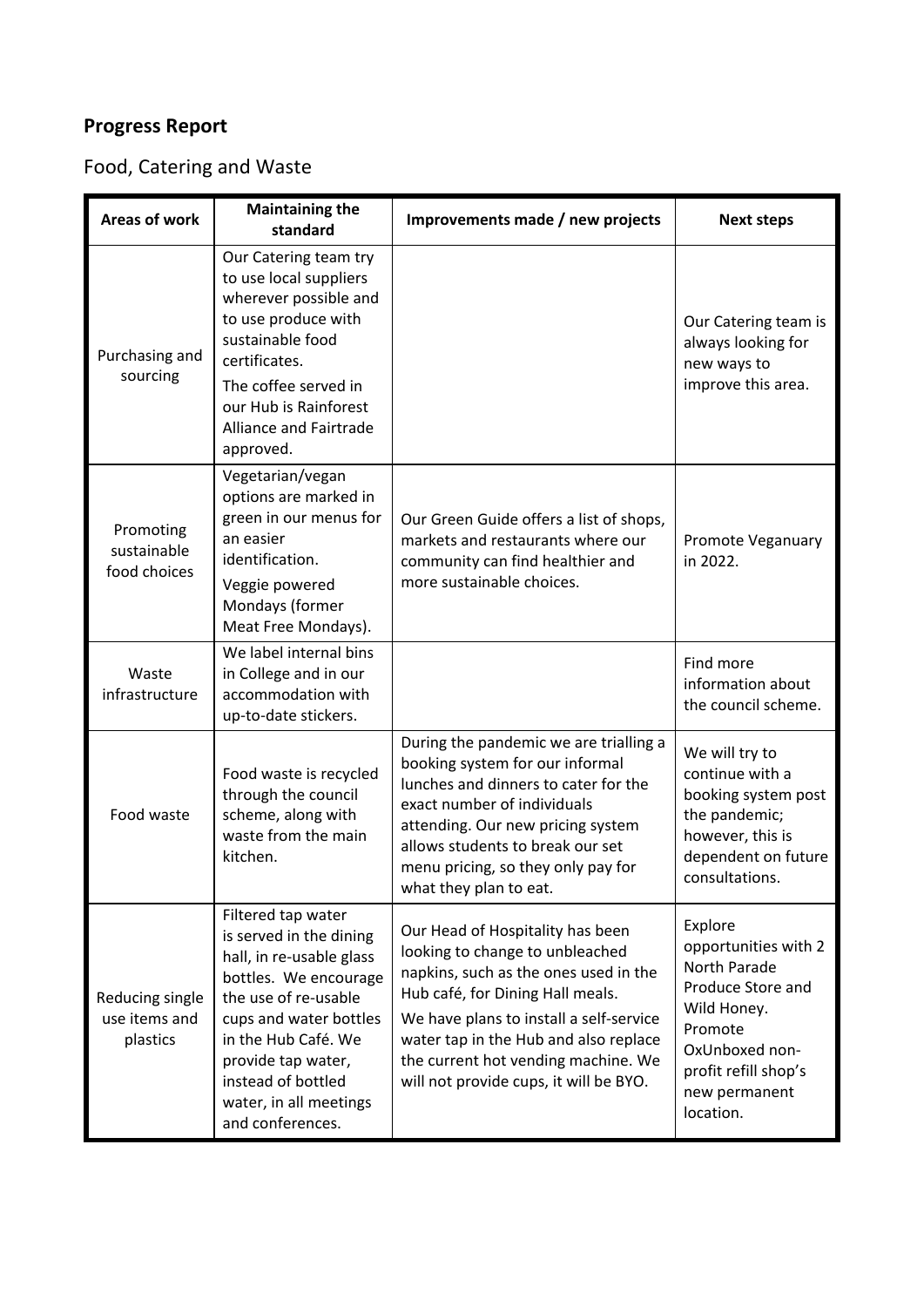## Gardens, Procurement and Travel

| Areas of work                                   | <b>Maintaining the</b><br>standard                                                                                                                                                                                                                                                                                                                                             | Improvements made / new projects                                                                                                                                                                                                                                                | <b>Next steps</b>                                     |
|-------------------------------------------------|--------------------------------------------------------------------------------------------------------------------------------------------------------------------------------------------------------------------------------------------------------------------------------------------------------------------------------------------------------------------------------|---------------------------------------------------------------------------------------------------------------------------------------------------------------------------------------------------------------------------------------------------------------------------------|-------------------------------------------------------|
| Physical<br>changes to help<br>support wildlife | We have two bat<br>houses for our<br>Pipistrelle bats and we<br>install a "bee hotel"<br>behind our hub during<br>the warm months. We<br>plant bee friendly<br>plants, which produce<br>flowers to help<br>butterflies and other<br>pollinators.<br>We continue to<br>nurture our Victorian<br>apple and pear trees                                                            |                                                                                                                                                                                                                                                                                 |                                                       |
| Site<br>management                              | The roof of our Hub is<br>planted with sedum,<br>which helps filter rain<br>water, that we recycle<br>for our gardens. We<br>also filter back rain<br>water from our 62<br>Banbury Road in to<br>grounds through<br>natural soakaways.<br>Anne McLaren and<br>Donald Michie Houses<br>also recycle rainwater<br>into soakaways to help<br>irrigate the grounds<br>and gardens. |                                                                                                                                                                                                                                                                                 |                                                       |
| Paper use                                       | All printers and<br>photocopiers default<br>to duplex, black and<br>white printing.<br>We use FSC certified<br>paper which has been<br>harvested responsibly<br>and may contain<br>recycled paper.                                                                                                                                                                             | During the admissions process a large<br>amount of paper is used. In 2019-20<br>we started printing duplex, with two<br>pages per side, and during the 2020-21<br>admissions process we moved to a<br>completely digital filing system, saving<br>thousands of sheets of paper. | Encourage other<br>teams in college to<br>go digital. |